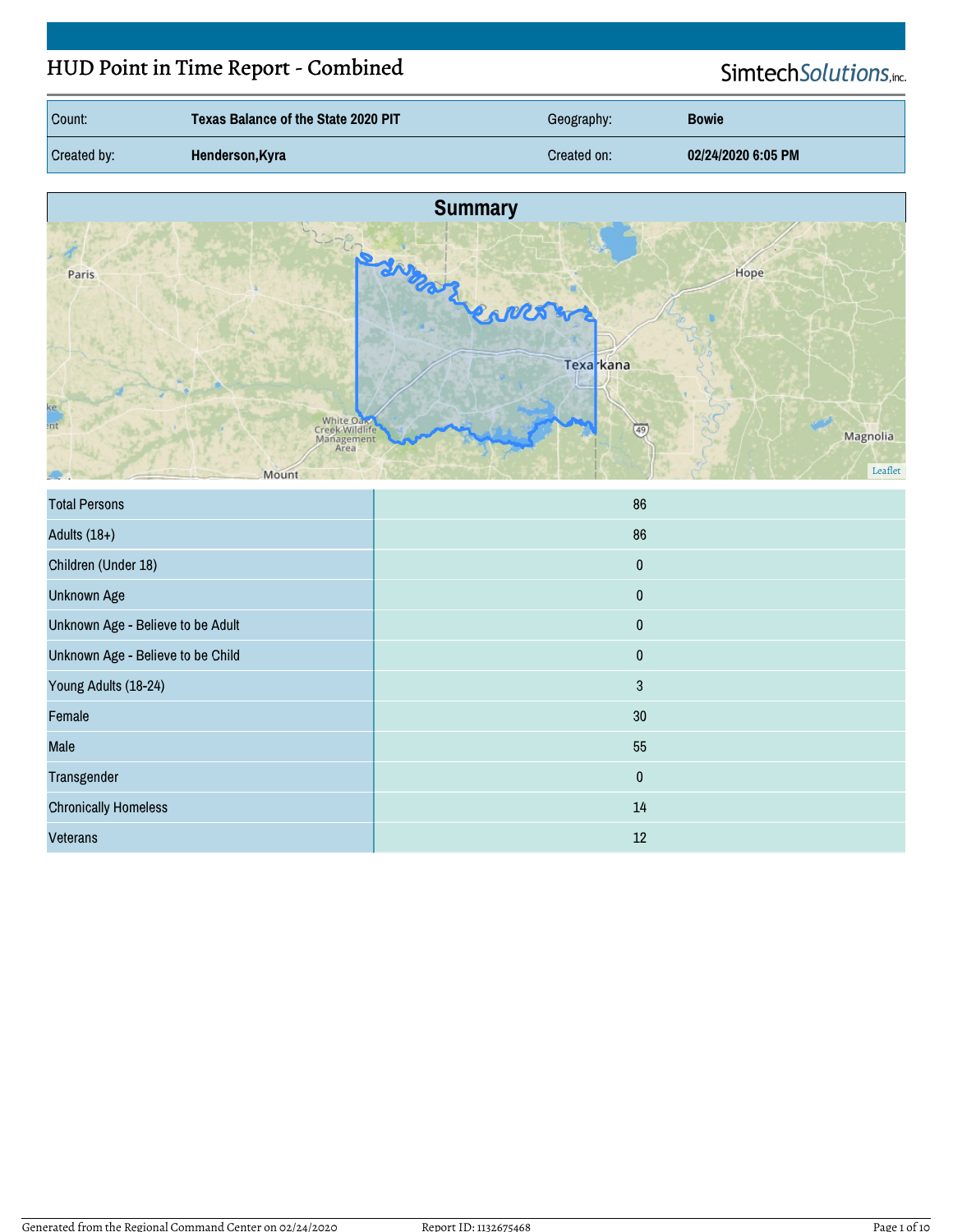

| <b>Data Quality Checks</b>               |   |
|------------------------------------------|---|
| <b>Persons Missing Age Information</b>   | 0 |
| <b>Persons Missing Sleeping Location</b> | 0 |
| <b>Persons Missing Gender</b>            | 0 |
| <b>Persons Missing Ethnicity</b>         | 0 |
| <b>Persons Missing Race</b>              |   |
| Persons Missing Relation to HoH          | 0 |

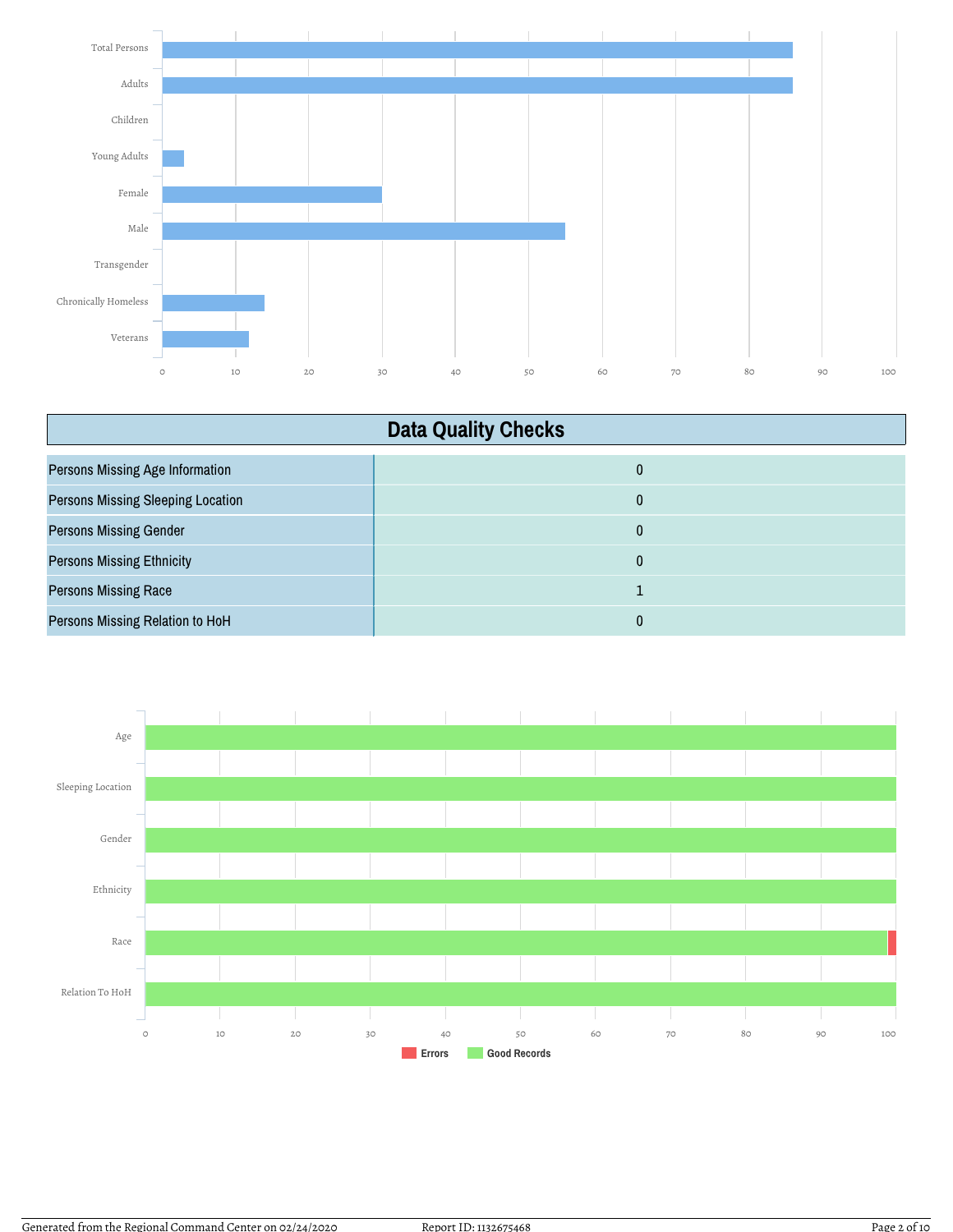## **All Households**

## **Households with at Least one Adult and One Child**

| Household and Person Breakdown            |           |  |
|-------------------------------------------|-----------|--|
| <b>Total Number of Households</b>         | $\pmb{0}$ |  |
| <b>Total Number of Persons</b>            | $\pmb{0}$ |  |
| Number of Children (Under 18)             | $\pmb{0}$ |  |
| Number of Young Adults (18-24)            | $\pmb{0}$ |  |
| Number of Adults (25+)                    | $\pmb{0}$ |  |
| Gender                                    |           |  |
| Female                                    | $\pmb{0}$ |  |
| Male                                      | $\pmb{0}$ |  |
| Transgender                               | $\pmb{0}$ |  |
| <b>Gender Non-conforming</b>              | $\pmb{0}$ |  |
| Ethnicity                                 |           |  |
| Non-Hispanic/Non-Latino                   | $\pmb{0}$ |  |
| Hispanic/Latino                           | $\pmb{0}$ |  |
| Race                                      |           |  |
| White                                     | $\pmb{0}$ |  |
| <b>Black or African-American</b>          | $\pmb{0}$ |  |
| Asian                                     | $\pmb{0}$ |  |
| American Indian or Alaska Native          | $\pmb{0}$ |  |
| Native Hawaiian or Other Pacific Islander | $\pmb{0}$ |  |
| Multiple                                  | $\pmb{0}$ |  |
| <b>Chronically Homeless</b>               |           |  |
| <b>Total Number of Households</b>         | $\pmb{0}$ |  |

| Total Number of Households     |  |
|--------------------------------|--|
| <b>Total Number of Persons</b> |  |
|                                |  |

Race

Gender

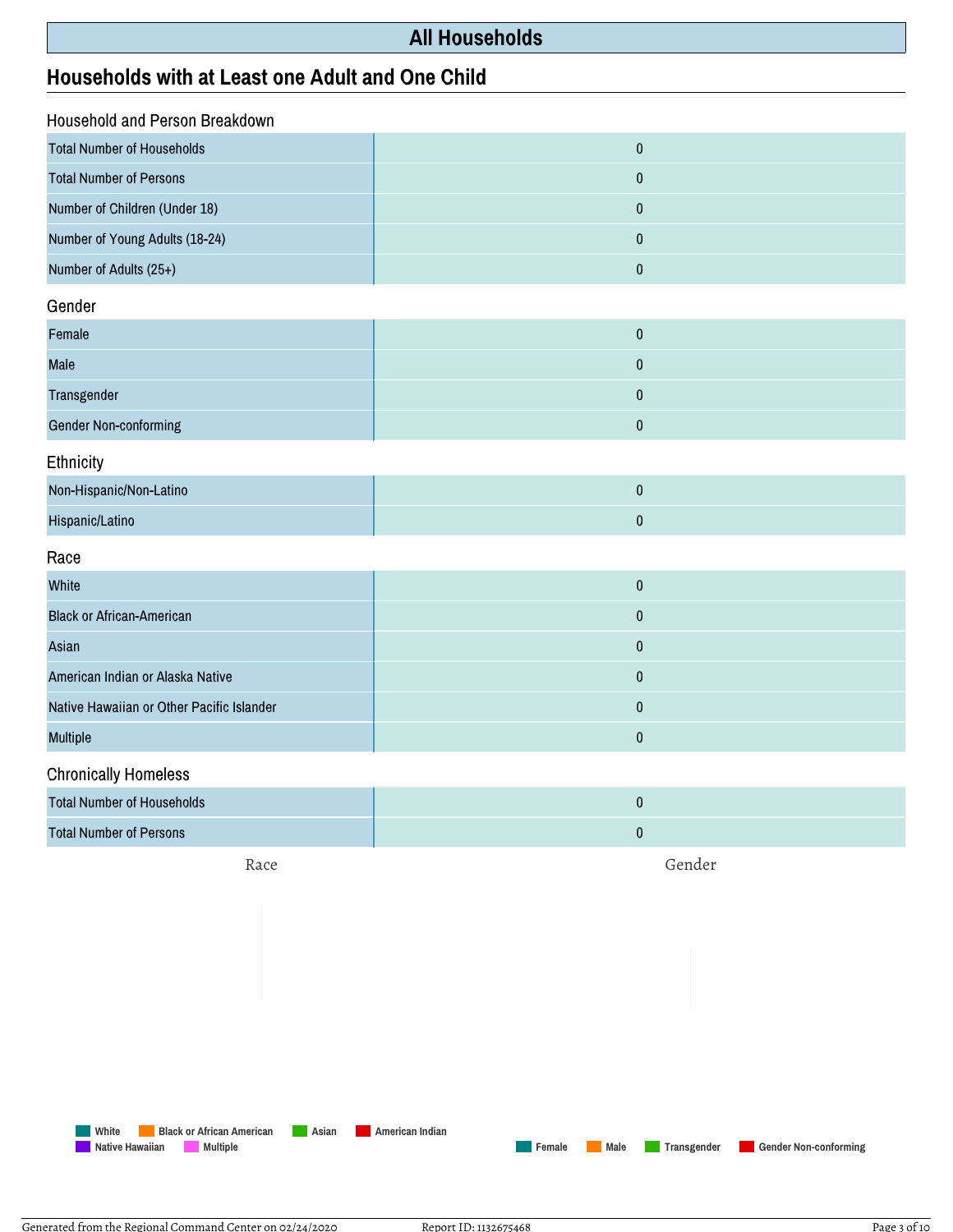## **Households without Children**

| <b>Household and Person Breakdown</b> |    |
|---------------------------------------|----|
| <b>Total Number of Households</b>     | 85 |
| <b>Total Number of Persons</b>        | 86 |
| Number of Young Adults (18-24)        |    |
| Number of Adults (25+)                | 83 |

#### Gender

| Female                       | 30 |
|------------------------------|----|
| <b>Male</b>                  | 55 |
| Transgender                  |    |
| <b>Gender Non-conforming</b> |    |

#### **Ethnicity**

| Non-Hispanic/Non-Latino | 85 |
|-------------------------|----|
| Hispanic/Latino         |    |

#### Race

| White                                     | 54 |
|-------------------------------------------|----|
| <b>Black or African-American</b>          | 22 |
| Asian                                     |    |
| American Indian or Alaska Native          |    |
| Native Hawaiian or Other Pacific Islander |    |
| <b>Multiple</b>                           | 3  |

### Chronically Homeless

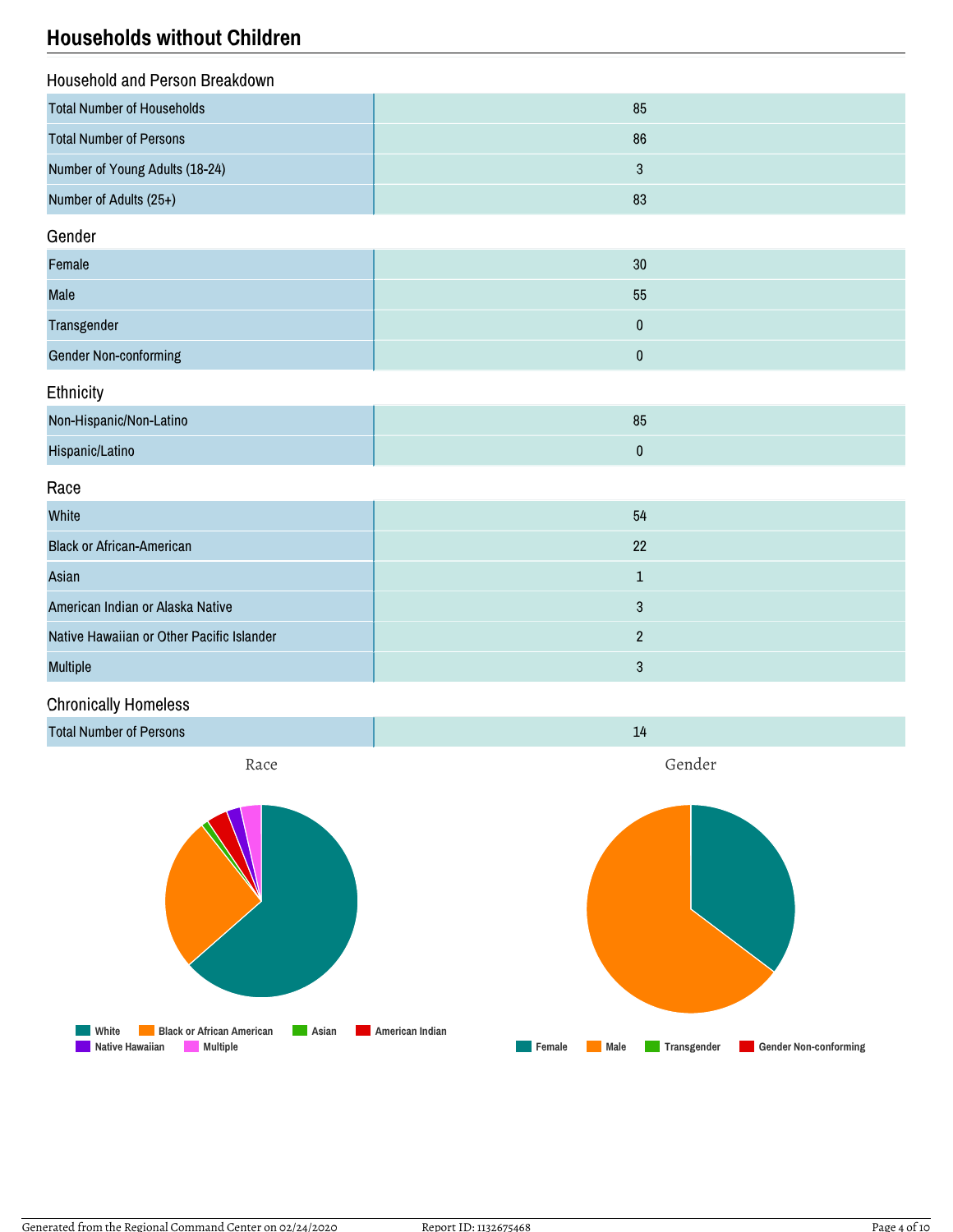## **Households with Only Children**

| Household and Person Breakdown            |           |
|-------------------------------------------|-----------|
| <b>Total Number of Households</b>         | $\pmb{0}$ |
| <b>Total Number of Children</b>           | $\pmb{0}$ |
| Gender                                    |           |
| Female                                    | $\pmb{0}$ |
| Male                                      | $\pmb{0}$ |
| Transgender                               | $\pmb{0}$ |
| <b>Gender Non-conforming</b>              | $\pmb{0}$ |
| Ethnicity                                 |           |
| Non-Hispanic/Non-Latino                   | $\pmb{0}$ |
| Hispanic/Latino                           | $\pmb{0}$ |
| Race                                      |           |
| White                                     | $\pmb{0}$ |
| <b>Black or African-American</b>          | $\pmb{0}$ |
| Asian                                     | $\pmb{0}$ |
| American Indian or Alaska Native          | $\pmb{0}$ |
| Native Hawaiian or Other Pacific Islander | $\pmb{0}$ |
| Multiple                                  | $\pmb{0}$ |
| <b>Chronically Homeless</b>               |           |
| <b>Total Number of Persons</b>            | $\pmb{0}$ |
| Race                                      | Gender    |
|                                           |           |
|                                           |           |
|                                           |           |
|                                           |           |

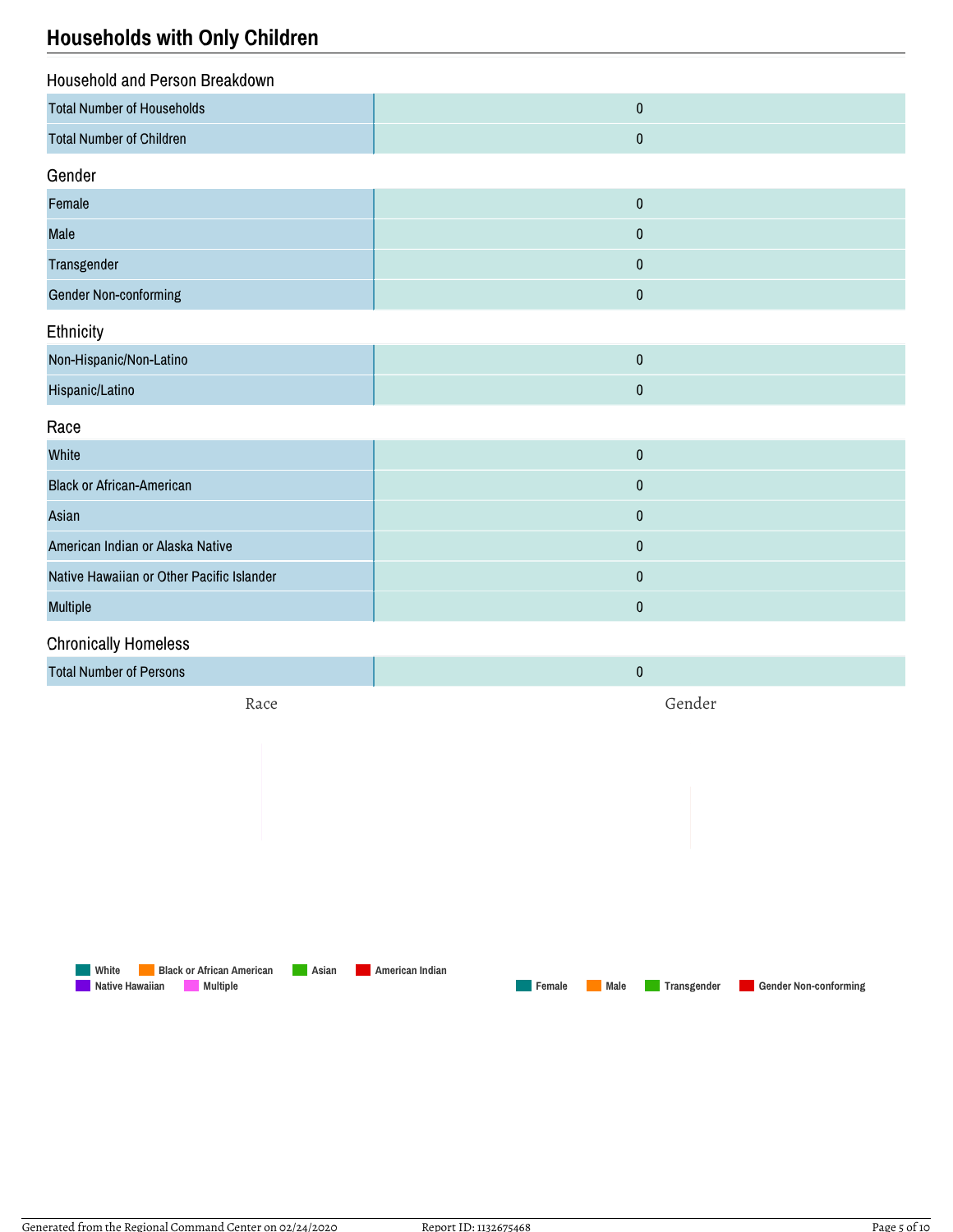# **Personal Information**

### **Do you identify as lesbian, gay, bisexual, transgender, and/or queer (LGBTQ+)?**

| Yes          |              |
|--------------|--------------|
| <b>No</b>    | 69           |
| Don't Know   | $\mathbf{0}$ |
| Refused      | $\Omega$     |
| <b>Total</b> | 74           |

### **Do you receive any disability benefits such as:**

| <b>SSI/SSDI</b>                     | 14       |
|-------------------------------------|----------|
| <b>Veterans Disability Benefits</b> |          |
| None                                | 58       |
| Don't Know/Refused                  | $\Omega$ |
| <b>Total</b>                        | 73       |

#### **Have you ever been involved in any of the following institutions?**

| <b>Child Protective Services</b>                     | 10              |
|------------------------------------------------------|-----------------|
| Criminal justice system                              | 28              |
| Drug treatment                                       | 11              |
| <b>Foster care</b>                                   | 8               |
| Long-term hospitalization                            | $6\phantom{1}6$ |
| <b>Mental health treatment</b>                       | 21              |
| None of the above                                    | 31              |
| Total<br>*Individuals could select multiple answers* | 115             |

### **In the last 12 months, what have been your sources of income?**

| Full-time employment                                 | $18\,$           |
|------------------------------------------------------|------------------|
| Non-cash benefits (WIC/SNAP/TANF)                    | 5                |
| Money from family                                    | $\overline{4}$   |
| Part-time employment                                 | $16\,$           |
| No income                                            | 12               |
| <b>SSI/SSDI</b>                                      | $15\,$           |
| Sex work                                             | $\pmb{0}$        |
| Pan handling                                         | $\boldsymbol{6}$ |
| Other                                                | $10\,$           |
| Total<br>*Individuals could select multiple answers* | 86               |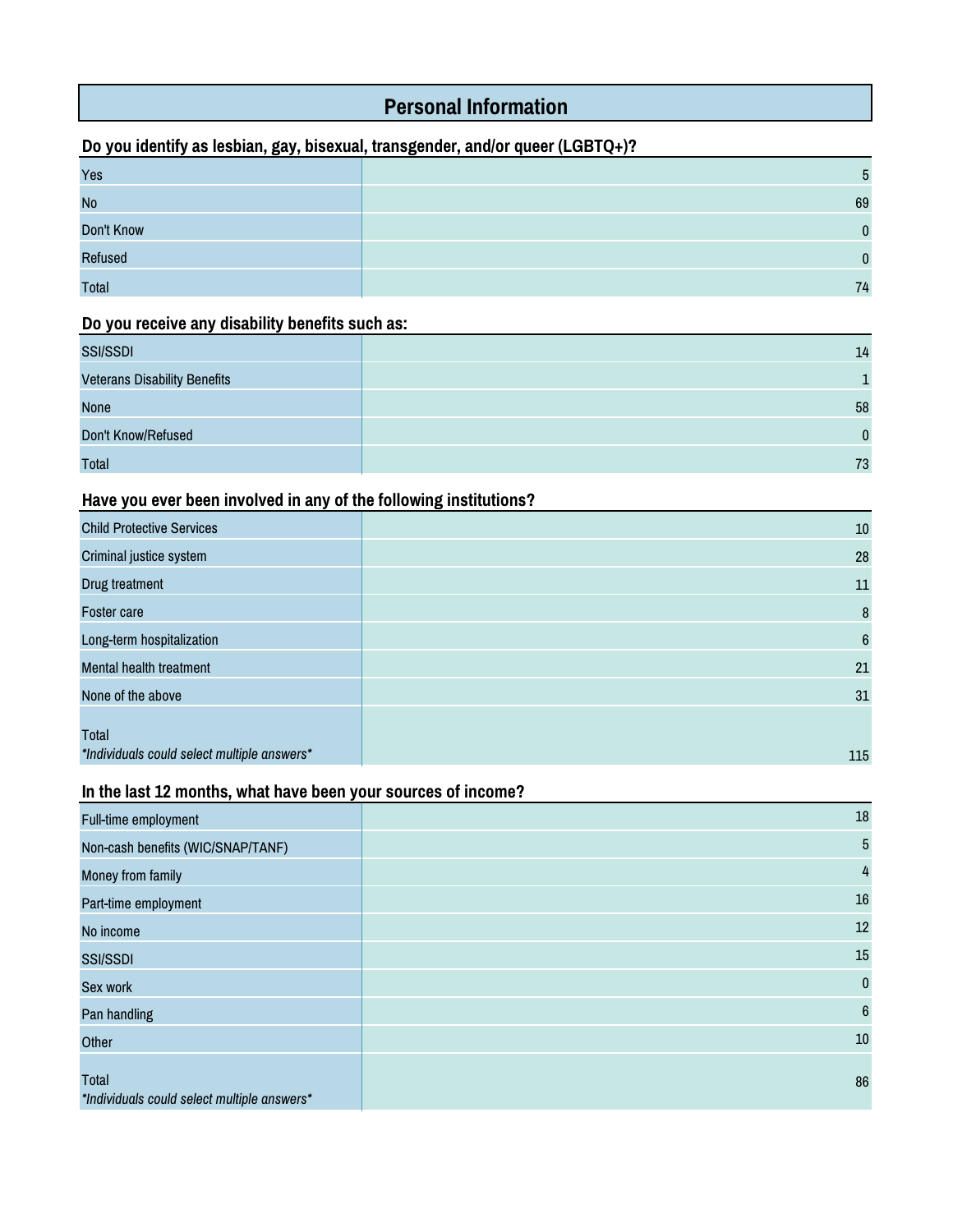#### **What is the highest level of school you have completed?**

| <b>GED</b>                                           | 19           |
|------------------------------------------------------|--------------|
| <b>HS Diploma</b>                                    | 24           |
| Some College                                         | $11\,$       |
| Less than ninth grade                                | 11           |
| <b>Training/Technical School</b>                     | 4            |
| College graduate                                     | 5            |
| Master's degree or higher                            | $\mathbf{0}$ |
| Total<br>*Individuals could select multiple answers* | 74           |

# **Veteran Questions**

#### **Under what tours of duty have you served?**

| Afghanistan                                          | 1              |
|------------------------------------------------------|----------------|
| Vietnam                                              | $\overline{2}$ |
| Other                                                | $\overline{7}$ |
| Kuwait                                               | $\overline{2}$ |
| Iraq                                                 | 3              |
| Korea                                                |                |
| Total<br>*Individuals could select multiple answers* | 16             |

#### **What is the length of service in years?**

| Less than one year |    |
|--------------------|----|
| 1-4 years          |    |
| 5-9 years          | C  |
| More than 10 years | C  |
| <b>Total</b>       | 12 |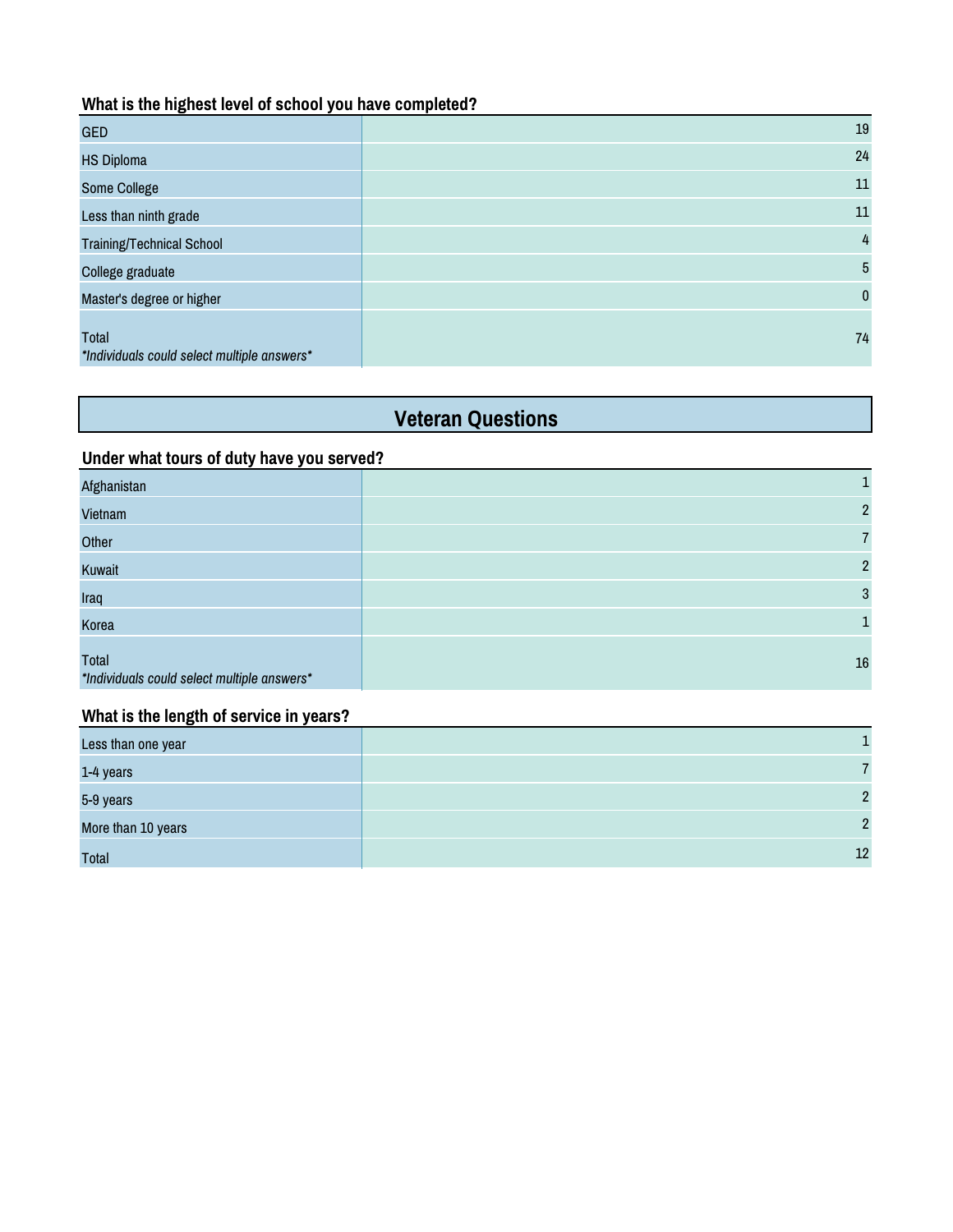## **Experience with Homelessness**

#### **Where are you sleeping tonight?**

| <b>Abandoned Building</b>   | 4               |
|-----------------------------|-----------------|
| Bus, train station, airport | $\mathbf{0}$    |
| Other                       | $6\phantom{1}6$ |
| <b>Outdoor Encampment</b>   | 12              |
| Park                        | $\mathbf{0}$    |
| <b>Street or sidewalk</b>   | $\overline{2}$  |
| Under bridge/overpass       | $\mathbf{0}$    |
| Vehicle                     | 3               |
| <b>Total</b>                | 27              |

#### **Is this the first time you've been homeless?**

| Yes          | 30       |
|--------------|----------|
| <b>No</b>    | 44       |
| Don't Know   | n        |
| Refused      | $\Omega$ |
| <b>Total</b> | 74       |

#### **How old were you when you first became homeless?**

| Under 5         | 1              |
|-----------------|----------------|
| 5-12 years old  | 1              |
| 13-17 years old | $\mathbf{3}$   |
| 18-24 years old | $\overline{4}$ |
| 25-34 years old | 11             |
| 35-44 years old | 11             |
| 45-54 years old | $\bf 8$        |
| 55-61 years old | 5              |
| $62+$           | $\pmb{0}$      |
| <b>Total</b>    | 44             |

#### **How many months did you stay in shelter or on the streets over the past 3 years?**

| 0 to 3 months   | 21             |
|-----------------|----------------|
| 4 to 6 months   | $\frac{4}{3}$  |
| 7 to 11 months  | 5              |
| 1 to 2 years    | 8              |
| 3 years or more | $6\phantom{1}$ |
| <b>Total</b>    | 44             |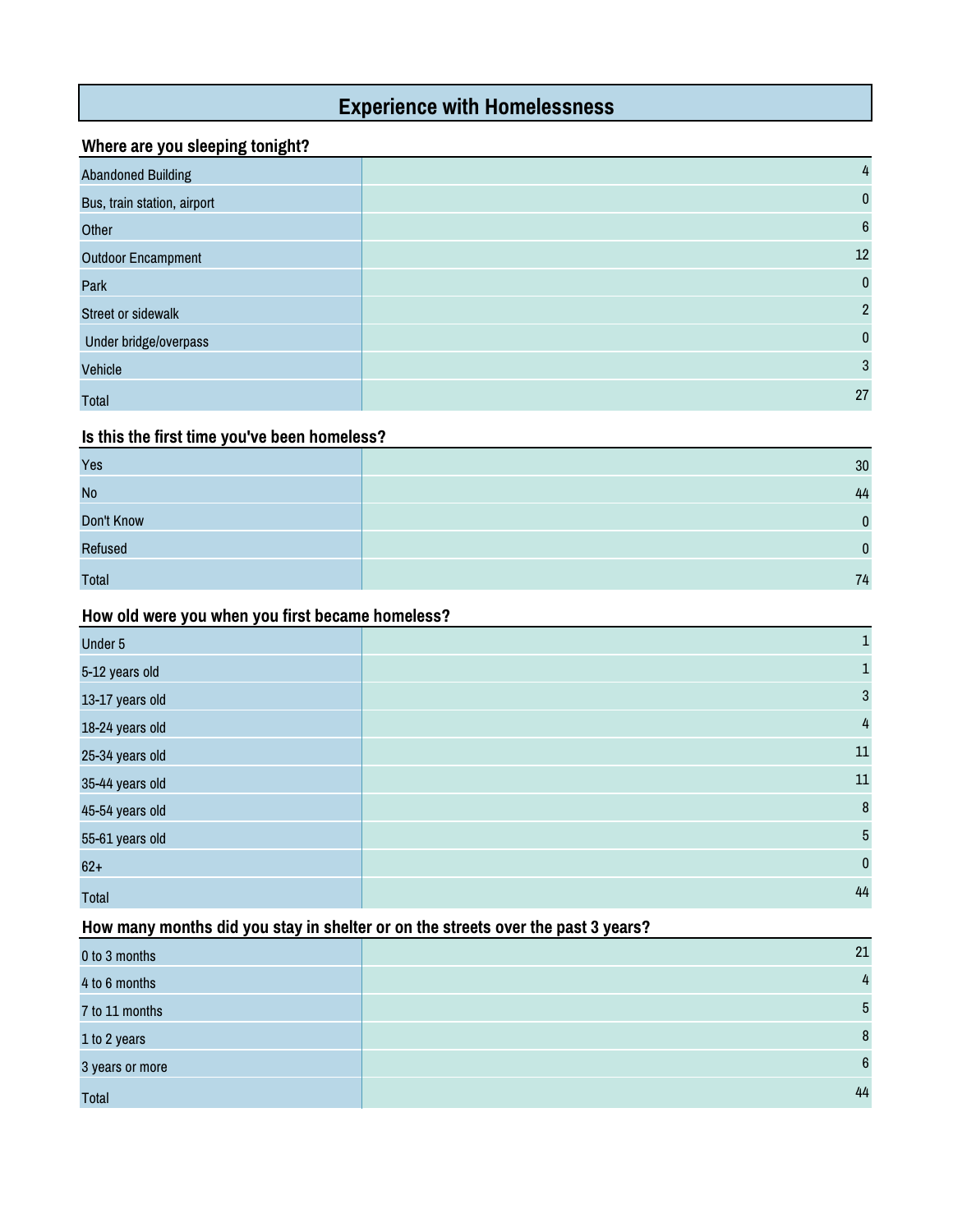### **How many separate times have you stayed in sheltered or on the streets in the past 3 years?**

| Fewer than 4    | 31           |
|-----------------|--------------|
| 4 or more times | 13           |
| Don't Know      | $\mathbf{0}$ |
| Refused         | $\mathbf{0}$ |
| <b>Total</b>    | 44           |

#### **How many months have you been homeless this time?**

| 0 to 3 months   | 36 |
|-----------------|----|
| 4 to 6 months   | 10 |
| 7 to 11 months  | 5  |
| 1 to 2 years    | 9  |
| 3 years or more | 14 |
| <b>Total</b>    | 74 |

### **Which of the following reasons do you feel caused your homelessness?**

| <b>Addiction</b>                                     | 13               |
|------------------------------------------------------|------------------|
| Aged out of foster care                              | 0                |
| <b>Criminal history</b>                              | $\boldsymbol{6}$ |
| Divorce/Separation                                   | 18               |
| <b>Domestic Violence</b>                             | 10               |
| Evicted/History of broken lease                      | $6\phantom{1}$   |
| Family/personal issues                               | 23               |
| Lack of assistance/resources                         | 11               |
| Moved to seek work                                   | $\mathbf 3$      |
| <b>Natural Disaster</b>                              | 0                |
| Other                                                | 13               |
| Physical/mental disabilities                         | 17               |
| <b>Sexual Orientation</b>                            | $\pmb{0}$        |
| Unable to pay rent/mortgage                          | 16               |
| Unemployment                                         | 20               |
| Total<br>*Individuals could select multiple answers* | 156              |
|                                                      |                  |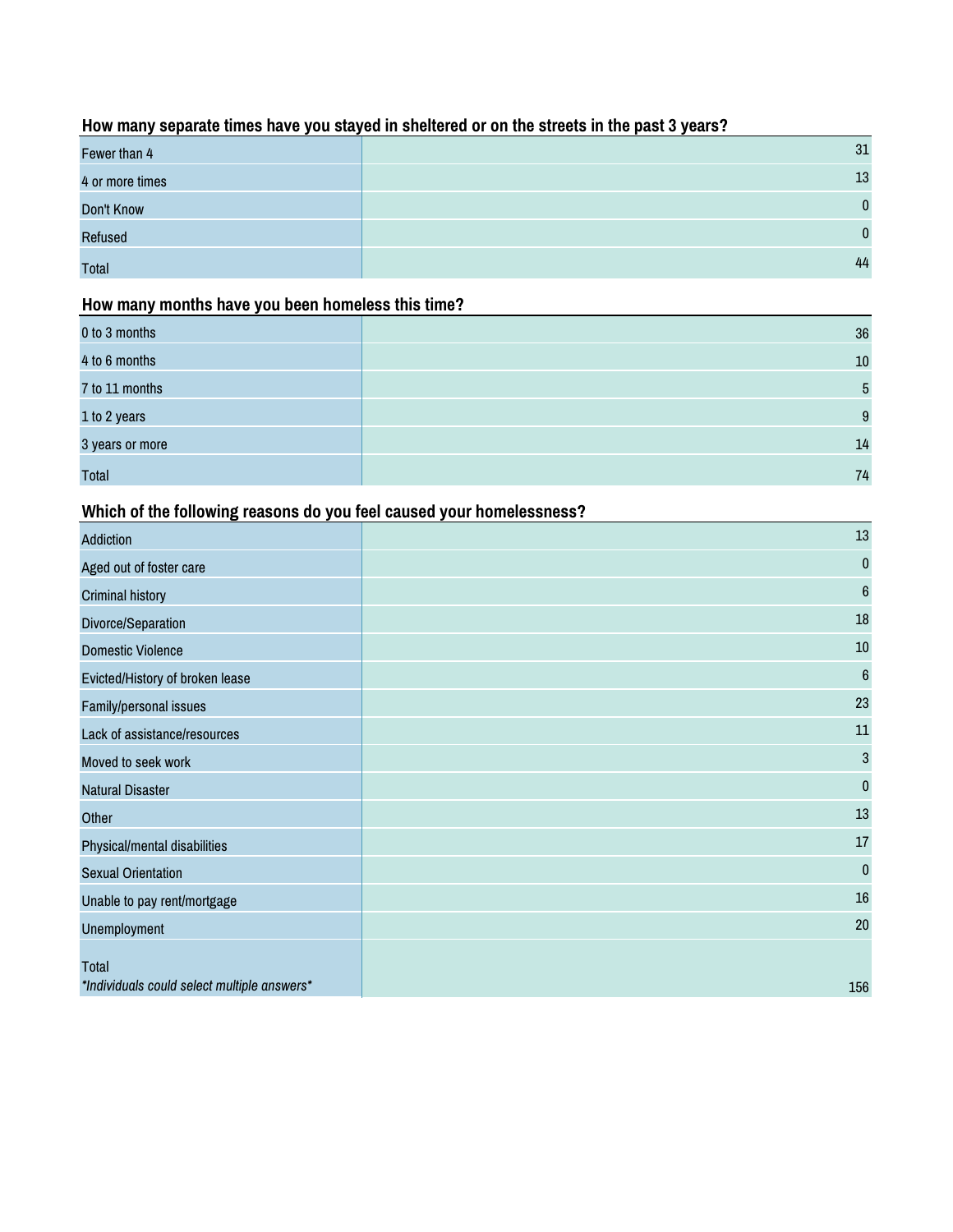### **Are you homeless as a result of a Hurricane or Tropical Storm?**

| Yes (Hurricane Harvey)                       | $\mathbf{0}$ |
|----------------------------------------------|--------------|
|                                              |              |
| Yes (Other Storm/Hurricane/Natural Disaster) | $\mathbf{0}$ |
| Yes (Tropical Storm Imelda)                  | $\mathbf{0}$ |
| <b>No</b>                                    | 26           |
| Don't Know                                   |              |
| Refused                                      | $\mathbf{0}$ |
| Total                                        | 27           |

#### **Did you become homeless in the same city you are currently living in?**

| Yes                | 36 |
|--------------------|----|
| <b>No</b>          | 37 |
| Don't Know/Refused | 13 |
| <b>Total</b>       | 86 |

### **What state were you living in when you became homeless this time?**

| <b>Texas</b>         | 44       |
|----------------------|----------|
| <b>Other State</b>   | 29       |
| <b>Other Country</b> | $\Omega$ |
| Don't Know/Refused   | 13       |
| <b>Total</b>         | 86       |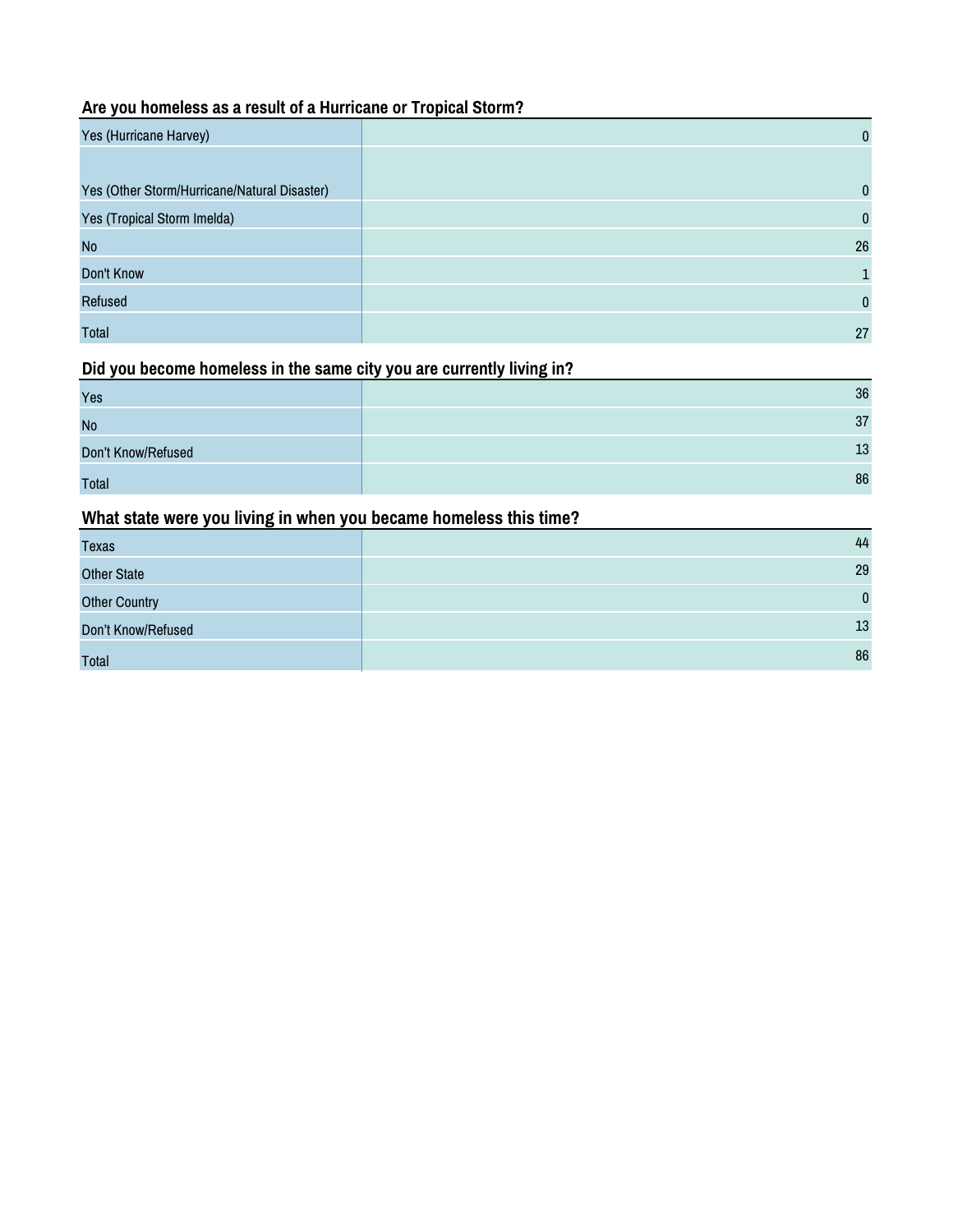## **Veteran Households**

## **Veteran Households with at Least One Adult and One Child**

| Household and Person Breakdown            |           |  |
|-------------------------------------------|-----------|--|
| <b>Total Number of Households</b>         | $\pmb{0}$ |  |
| <b>Total Number of Persons</b>            | $\pmb{0}$ |  |
| <b>Total Number of Veterans</b>           | $\pmb{0}$ |  |
| Gender                                    |           |  |
| Female                                    | $\pmb{0}$ |  |
| Male                                      | $\pmb{0}$ |  |
| Transgender                               | $\pmb{0}$ |  |
| Gender Non-conforming                     | $\pmb{0}$ |  |
| Ethnicity                                 |           |  |
| Non-Hispanic/Non-Latino                   | $\pmb{0}$ |  |
| Hispanic/Latino                           | $\pmb{0}$ |  |
| Race                                      |           |  |
| White                                     | $\pmb{0}$ |  |
| <b>Black or African-American</b>          | $\pmb{0}$ |  |
| Asian                                     | $\pmb{0}$ |  |
| American Indian or Alaska Native          | $\pmb{0}$ |  |
| Native Hawaiian or Other Pacific Islander | $\pmb{0}$ |  |
| Multiple                                  | $\pmb{0}$ |  |
| <b>Chronically Homeless</b>               |           |  |

| Total Number of Households |  |
|----------------------------|--|
| Total Number of Persons    |  |

Race

Gender

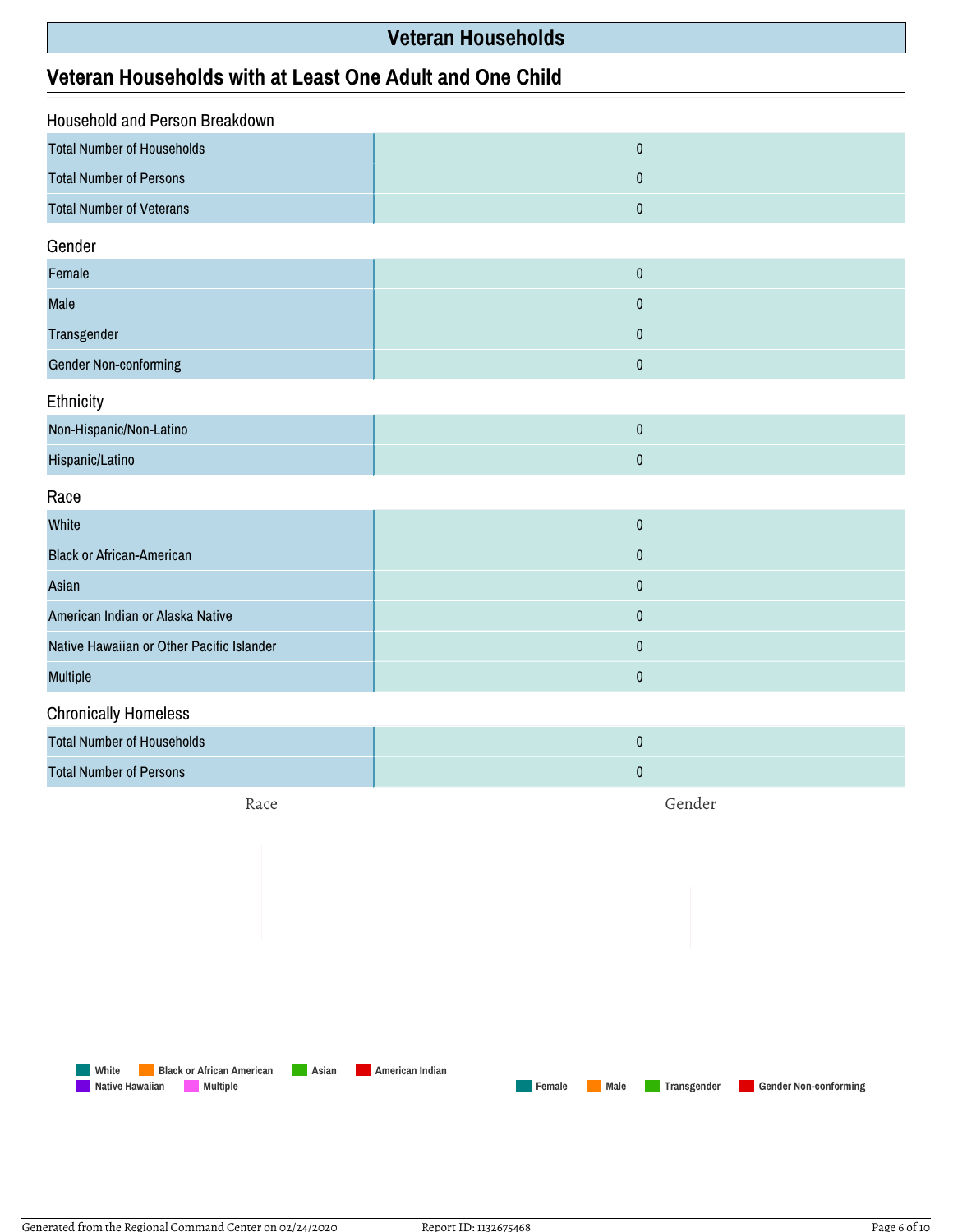## **Veteran Households without Children**

| Household and Person Breakdown    |    |
|-----------------------------------|----|
| <b>Total Number of Households</b> |    |
| <b>Total Number of Persons</b>    | 12 |
| <b>Total Number of Veterans</b>   |    |

#### Gender

| Female                       |  |
|------------------------------|--|
| Male                         |  |
| Transgender                  |  |
| <b>Gender Non-conforming</b> |  |

#### **Ethnicity**

| Non-Hispanic/Non-Latino | -- |
|-------------------------|----|
| Hispanic/Latino         |    |

#### Race

| White                                     |   |
|-------------------------------------------|---|
| <b>Black or African-American</b>          | 3 |
| Asian                                     |   |
| American Indian or Alaska Native          |   |
| Native Hawaiian or Other Pacific Islander |   |
| <b>Multiple</b>                           |   |

#### Chronically Homeless



Race

Gender

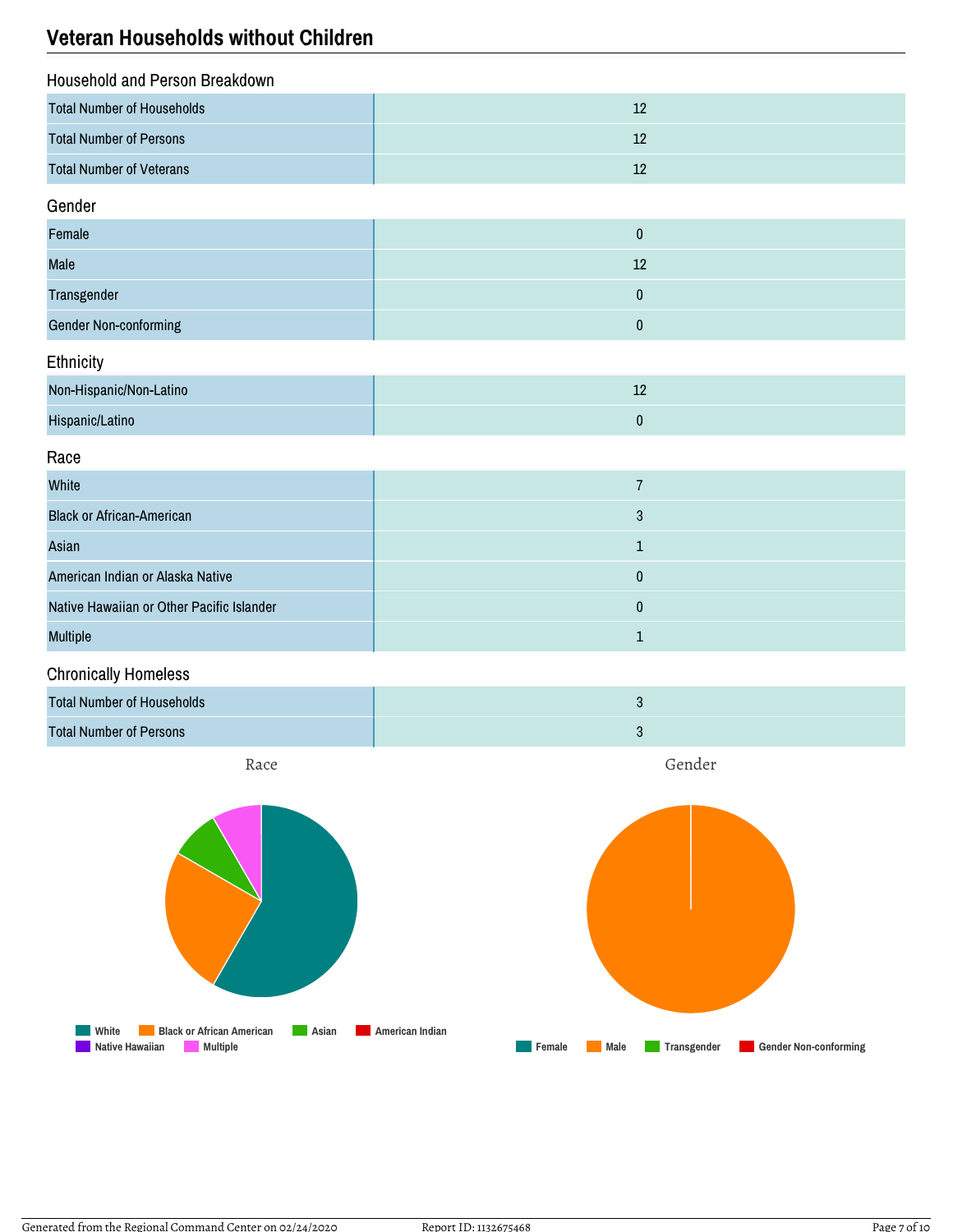## **Youth Households**

## **Unaccompanied Youth Households**

| Household and Person Breakdown                     |                |  |
|----------------------------------------------------|----------------|--|
| Total Number of Unaccompanied Youth Households     | 3              |  |
| <b>Total Number of Unaccompanied Youth</b>         | 3              |  |
| Total Number of Unaccompanied Youth (under age 18) | $\mathbf{0}$   |  |
| Total Number of Unaccompanied Youth (18 to 24)     | 3              |  |
| Gender                                             |                |  |
| Female                                             |                |  |
| <b>Male</b>                                        | $\overline{2}$ |  |
| Transgender                                        | $\Omega$       |  |

Gender Non-conforming and the context of the context of the context of the context of the context of the context of the context of the context of the context of the context of the context of the context of the context of t

Ethnicity

| Non-Hispanic/Non-Latino |  |
|-------------------------|--|
| Hispanic/Latino         |  |

Race

| White                                     |  |
|-------------------------------------------|--|
| <b>Black or African-American</b>          |  |
| Asian                                     |  |
| American Indian or Alaska Native          |  |
| Native Hawaiian or Other Pacific Islander |  |
| <b>Multiple</b>                           |  |

### Chronically Homeless



Generated from the Regional Command Center on 02/24/2020 Report ID: 1132675468 Page 8 of 10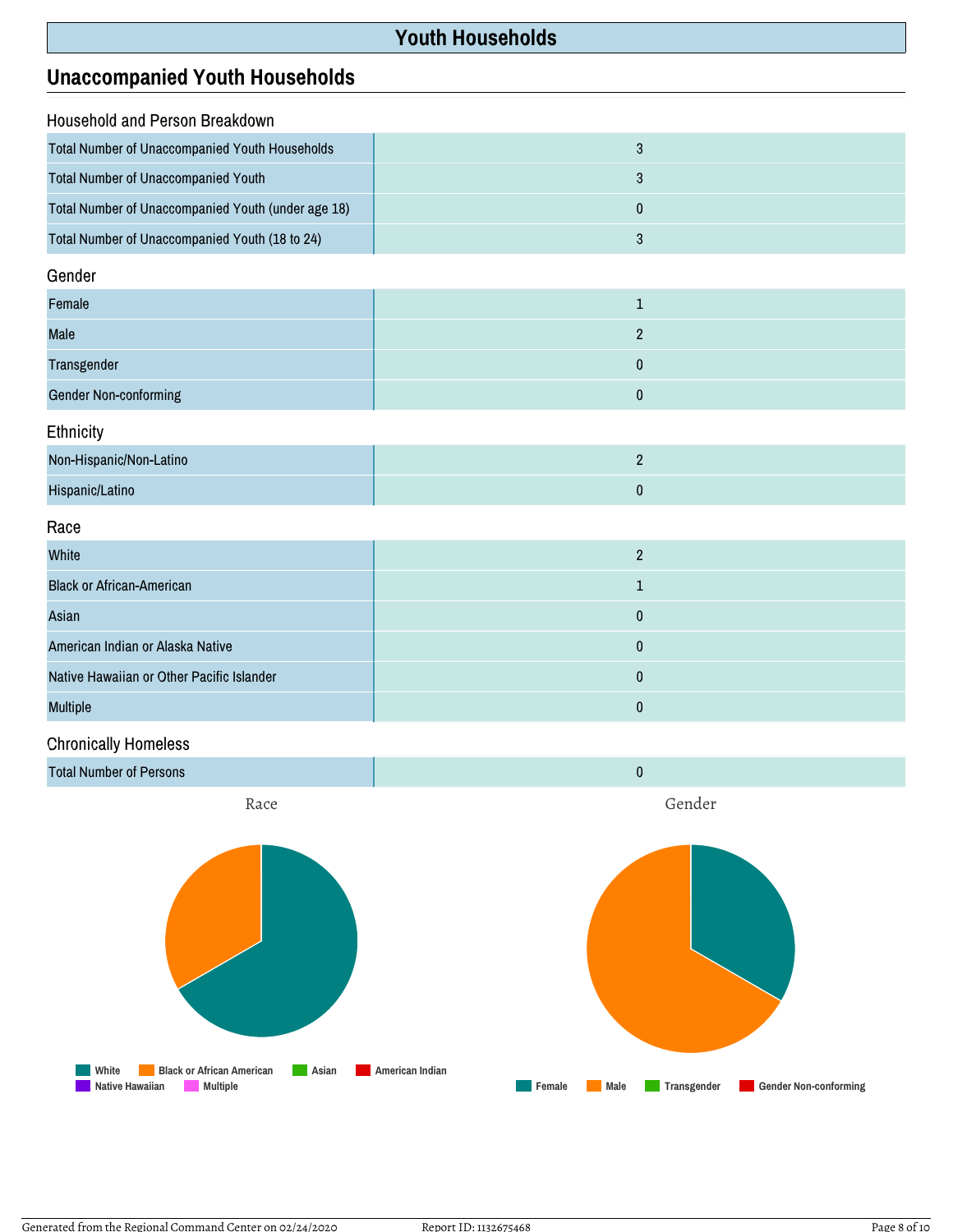# **Parenting Youth**

| Household and Person Breakdown                        |           |  |
|-------------------------------------------------------|-----------|--|
| <b>Total Number of Parenting Youth Households</b>     | $\pmb{0}$ |  |
| Total Number of Persons in Parenting Youth Households | $\pmb{0}$ |  |
| <b>Total Parenting Youth</b>                          | $\pmb{0}$ |  |
| <b>Total Children in Parenting Youth Households</b>   | $\pmb{0}$ |  |
| Number of Parenting Youth Under 18                    | 0         |  |
| Children in Households with Parenting Youth Under 18  | 0         |  |
| Number of Parenting Youth 18 to 24                    | 0         |  |
| Children in Households with Parenting Youth 18 to 24  | $\pmb{0}$ |  |
| Gender                                                |           |  |
| Female                                                | $\pmb{0}$ |  |
| Male                                                  | 0         |  |
| Transgender                                           | $\pmb{0}$ |  |
| <b>Gender Non-conforming</b>                          | $\pmb{0}$ |  |
| Ethnicity                                             |           |  |
| Non-Hispanic/Non-Latino                               | 0         |  |
| Hispanic/Latino                                       | $\pmb{0}$ |  |
| Race                                                  |           |  |
| White                                                 | 0         |  |
| <b>Black or African-American</b>                      | 0         |  |
| Asian                                                 | $\pmb{0}$ |  |
| American Indian or Alaska Native                      | 0         |  |
| Native Hawaiian or Other Pacific Islander             | $\pmb{0}$ |  |

#### Chronically Homeless

| <b>Total Number of Households</b> |                             |
|-----------------------------------|-----------------------------|
| <b>Total Number of Persons</b>    |                             |
| $\mathbf{D}$                      | $\sim$ $\sim$ $\sim$ $\sim$ |

Race

Gender

**Female Male Transgender Gender Non-conforming**

**White Black or African American Asian American Indian Native Hawaiian Multiple**

Multiple 0